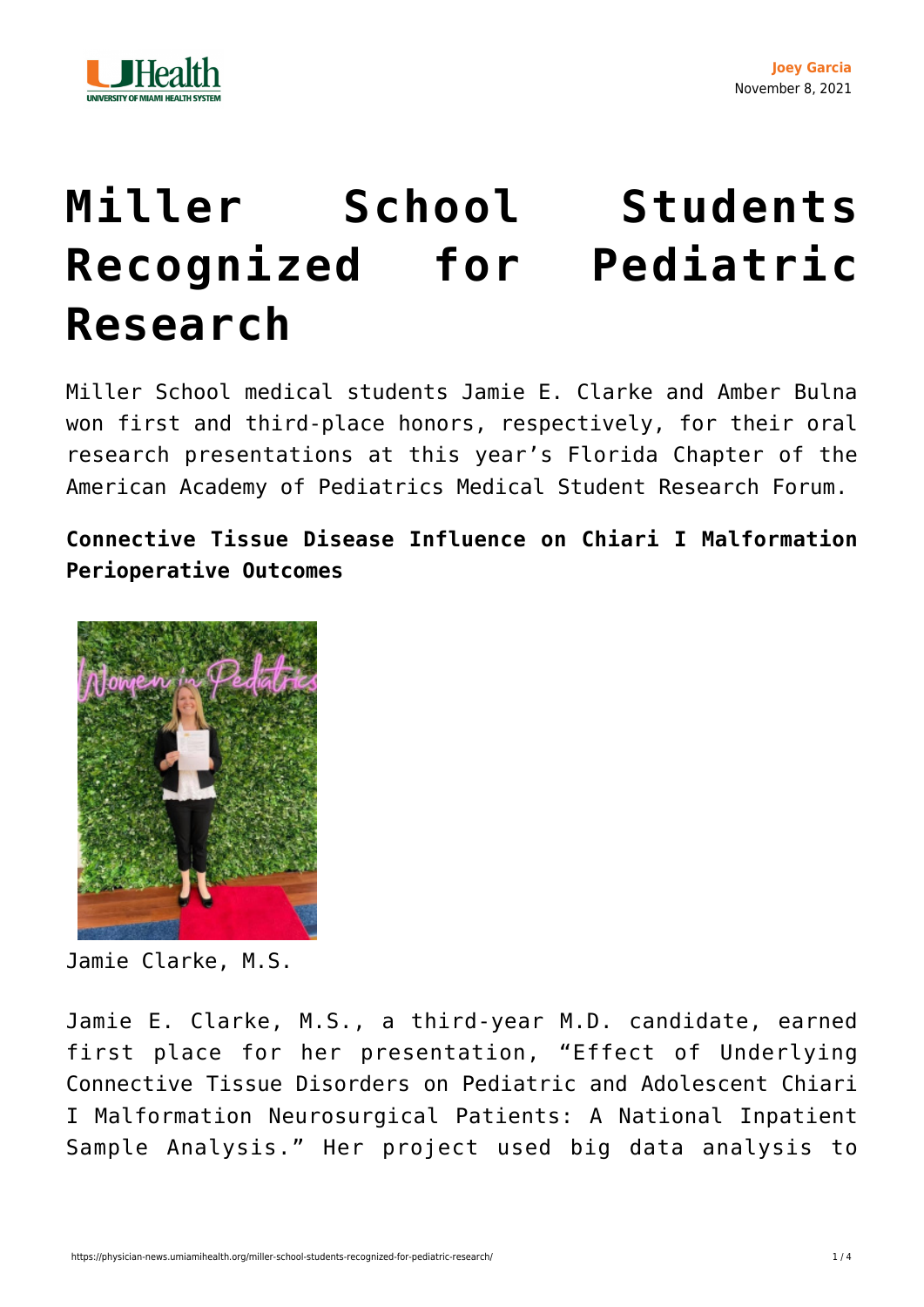

identify correlations between Chiari I malformation perioperative course complexity and underlying heritable connective tissue disease. Clarke hopes that this data will lay a framework for physicians to adjust care to better suit children's needs.

"It was so surreal to be presenting the project I have been passionately working on for three years," Clarke said. "I was very grateful to receive first-place, as it acknowledged that my project is going in the right direction. I deeply hope this work impacts the fields of pediatric neurosurgery and neuroradiology in a strong, positive way."

Clarke actively performs translational research in pediatric neuroradiology and neurosurgery. The AAP Medical Student Research Forum award will mark the fifth time she has won first place at a research conference while in medical school, with previous wins for her other projects at the Florida Medical Association Annual Research Symposium, the American Physician Scientist Association Virtual Conference, the Eastern-Atlantic Student Research Forum, and the Tylenol Future Care Scholarship.

## **Bronchopulmonary Dysplasia Defined**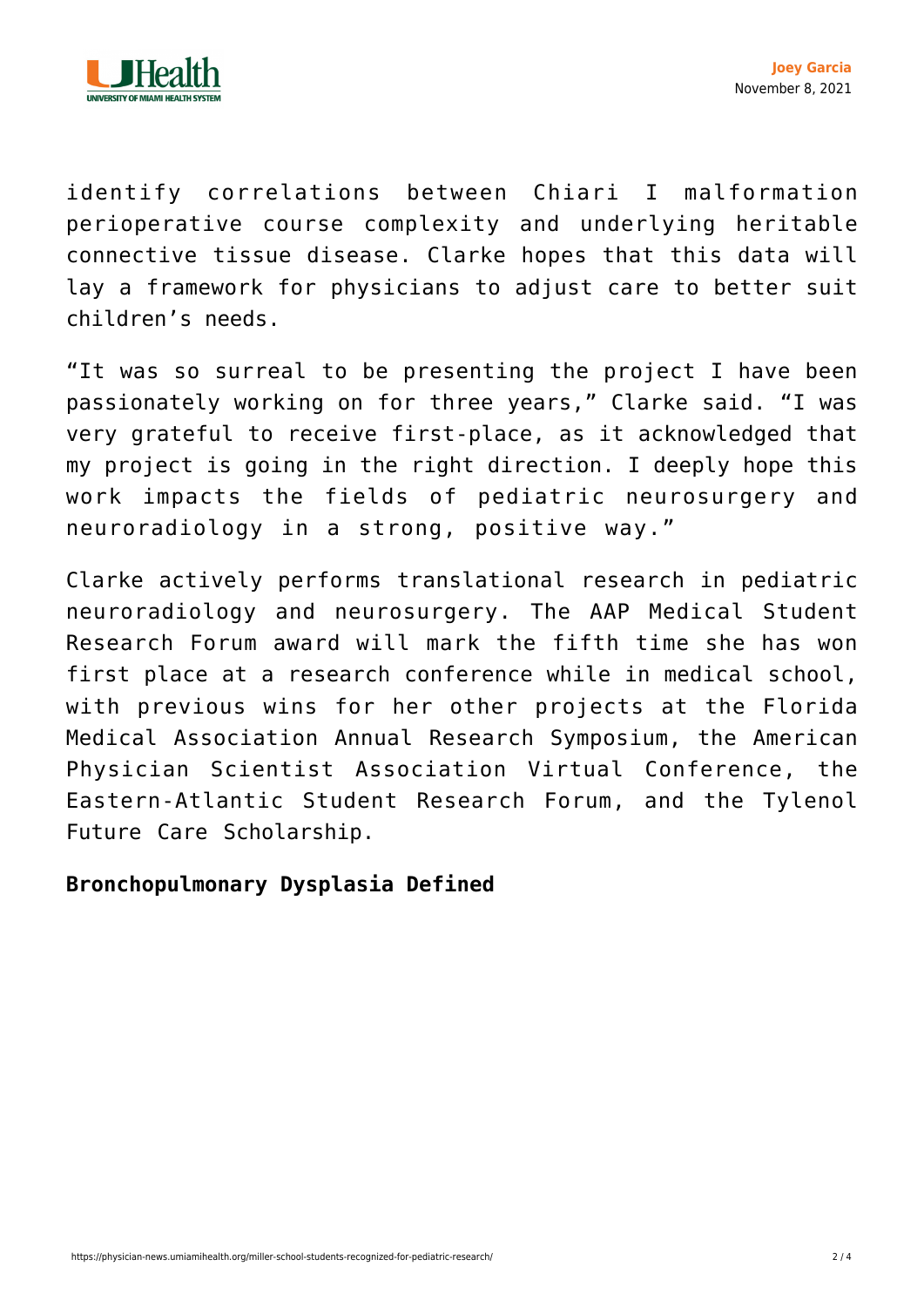



Amber Bulna

Amber Bulna, a fourth-year M.D. student, earned third place for her presentation on bronchopulmonary dysplasia (BPD), a lung disease that affects premature infants. As the definition used to indicate the presence of BPD and stratify severity has continued to change throughout the years, her goal was to demonstrate how newer definitions affected the incidence of this disease and the classification of babies in her research cohort.

"I was attracted to BPD research because I am not only pursuing a career in pediatrics but also interested in neonatology," Bulna said. "I want to provide children with the opportunity to have a bright future by being involved in pediatric research and to have an impact on advancements in treatments on how we, as physicians, can provide optimal care to children."

Bulna plans to continue her research in BPD as she is currently writing a manuscript using data gathered from the project while working in pediatric nephrology research.